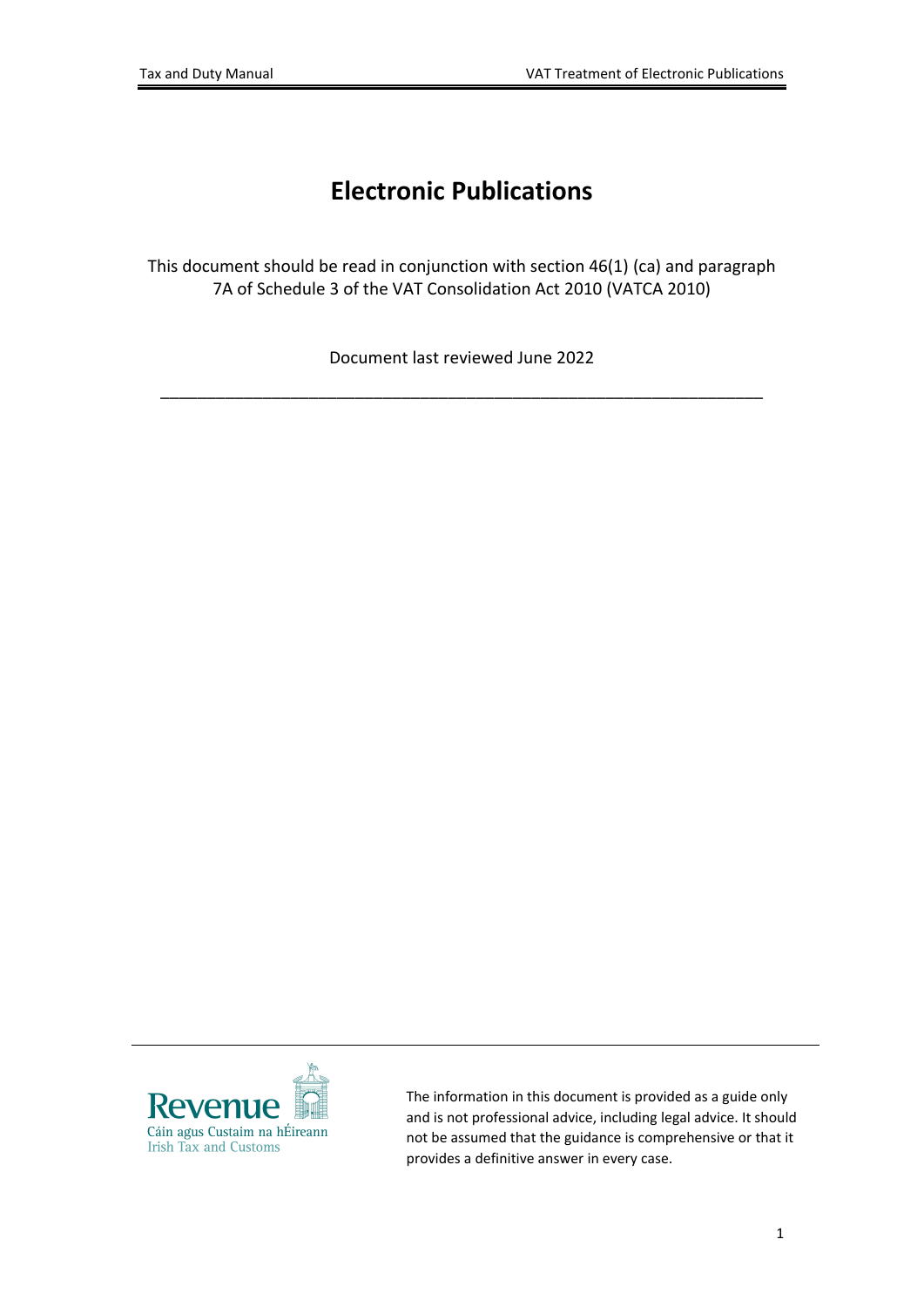### Introduction

This guidance sets out the VAT treatment of electronic publications with effect from 1 January 2019.

This guidance does not deal with the VAT treatment of printed publications. For further information on this area please see Revenue's guidance on [Printing](https://www.revenue.ie/en/tax-professionals/tdm/value-added-tax/part03-taxable-transactions-goods-ica-services/Goods/goods-printed-matter.pdf) [and](https://www.revenue.ie/en/tax-professionals/tdm/value-added-tax/part03-taxable-transactions-goods-ica-services/Goods/goods-printed-matter.pdf) [Printed](https://www.revenue.ie/en/tax-professionals/tdm/value-added-tax/part03-taxable-transactions-goods-ica-services/Goods/goods-printed-matter.pdf) [Matter.](https://www.revenue.ie/en/tax-professionals/tdm/value-added-tax/part03-taxable-transactions-goods-ica-services/Goods/goods-printed-matter.pdf)

### 1. What electronic publications are liable at the second reduced rate?

The [second](https://www.revenue.ie/en/vat/vat-rates/search-vat-rates/current-vat-rates.aspx) [reduced](https://www.revenue.ie/en/vat/vat-rates/search-vat-rates/current-vat-rates.aspx) [rate](https://www.revenue.ie/en/vat/vat-rates/search-vat-rates/current-vat-rates.aspx) of VAT applies to:

- e-newspapers
- e-periodicals
- e-books and
- the electronic publication of:
	- audio books, brochures, leaflets and similar publications
	- $\triangleq$  children's picture, drawing or colouring books
	- ❖ music printed or in manuscript form
	- maps, hydrographic and similar charts and
	- catalogues, including directories and similar printed matter.

However, the following types of electronic publications have been specifically excluded from the above and are taxable at the standard rate of VAT:

- electronic publications wholly or predominantly devoted to advertising and
- electronic publications which consist wholly or predominantly of audible music or video content.

#### 1.1 What is an e-newspaper?

In general, an e-newspaper is the electronically supplied publication of its printed equivalent. Additional content may appear online which does not appear in print. Examples of this include:

- breaking news updated as the story develops
- commissioned online only content
- expanded online versions of an article
- videos/podcasts included in online content whereas only photographs or a quote appear in the printed newspaper